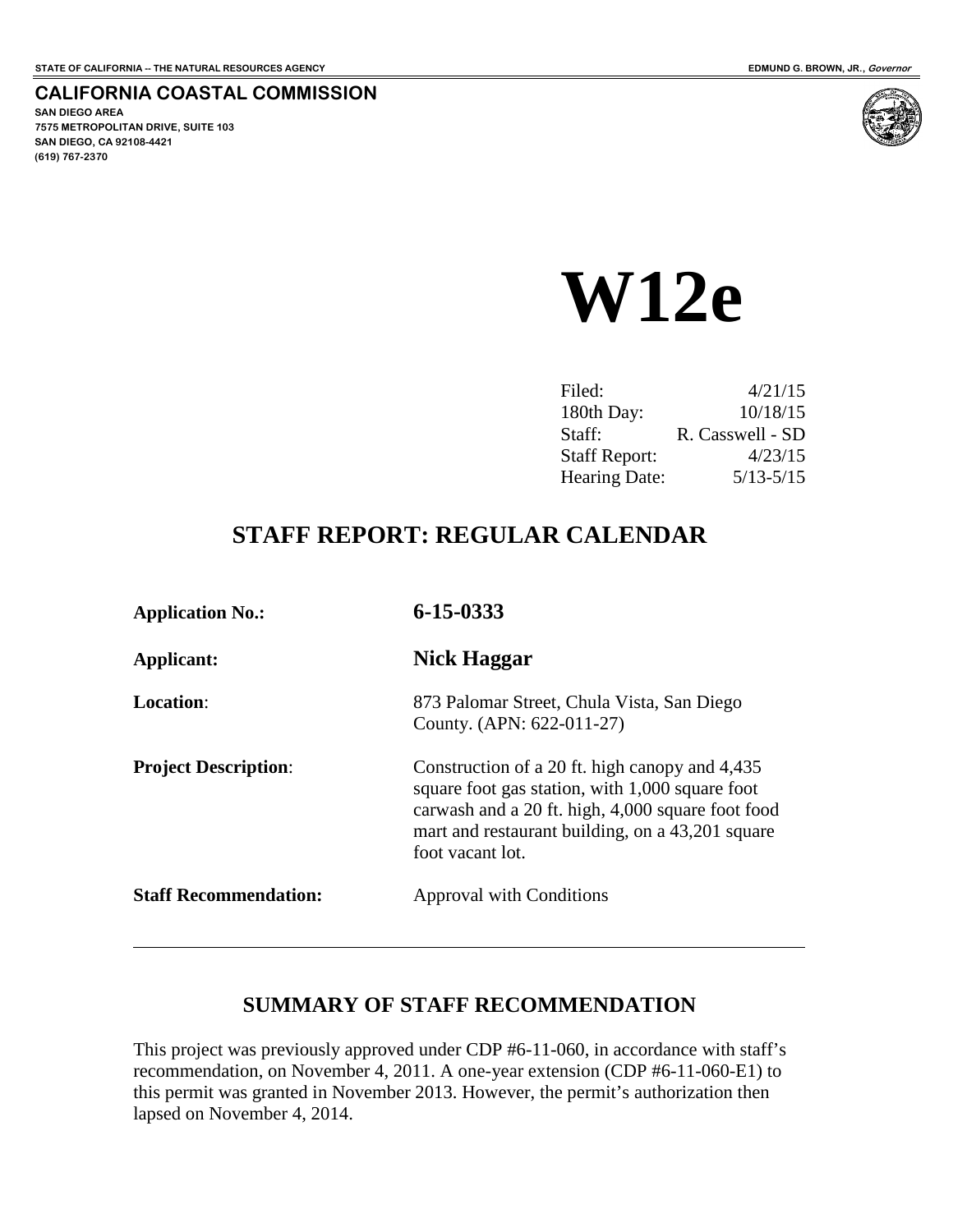The proposed project will involve construction of a new 20 ft. high, 4,435 square foot canopy, 6-island gas station, with 1,000 square foot car wash, and a 20 ft. high, 4,000 square foot food mart and restaurant building on a 43,201 square foot vacant lot. The subject site is located on the south side of Palomar Street, north of Stella Street, adjacent to the southbound on-ramp to Interstate 5 (west of Interstate 5), in the City of Chula Vista. Access to the site would be from Palomar Street.

The resubmitted permit application seeks approval for the same development but the applicant has now revised the project plans to conform with the Commission's prior action in November 2011. Specifically, the original project proposal (CDP #6-11-060) included a 40-foot high tower component on the proposed main building, along with a 45-foot high freeway-oriented pole sign. However, the previous permit found that these two components would obstruct views and be out of character with the surrounding development. In addition, the proposed pole sign raised the potential to set an adverse precedent for the San Diego portion of the Coastal Zone, which has traditionally been devoid of large freestanding pole signs. Consequently, the project was conditioned such that no element of the project will extend beyond 20 feet in height, in conformance with most of the existing development in the area, which is low-scale, and typically one or two stories in height. Additionally, the previously approved permit required landscaping within a view corridor to the north of the property to be restricted to 5 feet in height in order to help protect public views of San Diego Bay from Palomar Street.

Staff is recommending approval of the proposed project with **four special conditions**. As proposed, some existing bay views across the site would be blocked by the project. However, the development has been sited on the lot in such a way as to minimize direct view blockage. **[Special Condition No. 1](#page-4-0)** requires adherence to final plans for the proposed development to maintain a 20 ft. height limit and preserve public bay views. **[Special Condition No. 2](#page-4-1)** requires final landscape plans to minimize visual impacts to onsite view corridors; ensure the onsite installation of drought-tolerant native or noninvasive vegetation only; and to require the applicant to provide a landscape monitoring report five years from the date of Commission approval. **[Special Condition No. 3](#page-5-0)** requires that any future development shall require an amendment to this permit (CDP # 6- 15-0333) from the California Coastal Commission or shall require an additional coastal development permit from the California Coastal Commission or from the applicable certified local government. Additionally, **[Special Condition No. 4](#page-5-1)** requires the applicant to comply with and implement all of the conditions, recommendations, and project features included in the Mitigated Negative Declaration dated February 14, 2011, approved by the City of Chula Vista.

Commission staff recommends **approval** of coastal development permit application 6- 15-0333, as conditioned. The standard of review for the subject development is the Chapter 3 policies of the Coastal Act.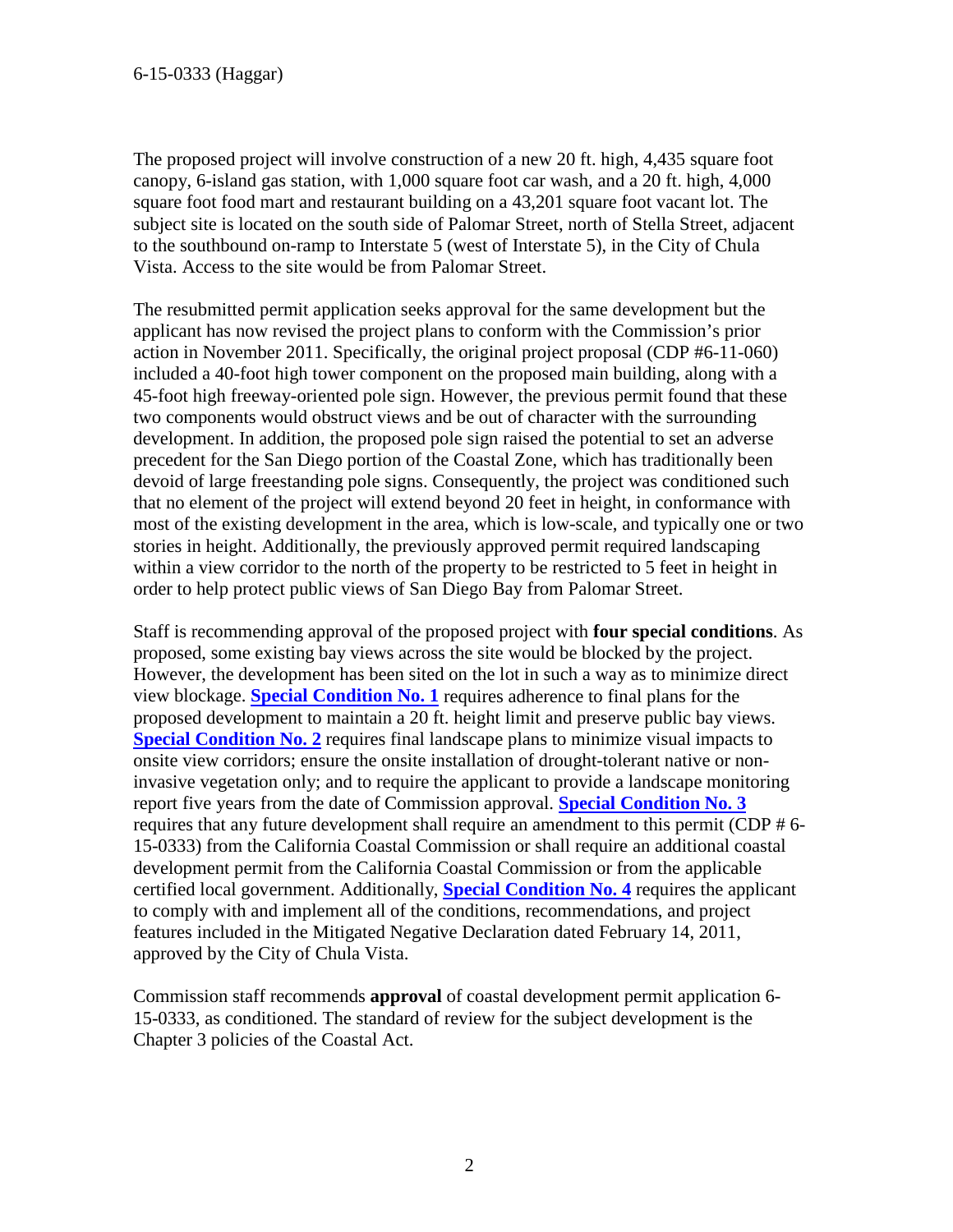6-15-0333 (Haggar)

## **TABLE OF CONTENTS**

| П.   |  |
|------|--|
| III. |  |
| IV.  |  |
|      |  |
|      |  |
|      |  |
|      |  |
|      |  |

#### **APPENDICES**

[Appendix A – Substantive File Documents](#page-11-0)

#### **EXHIBITS**

Exhibit 1 – Location Map Exhibit 2 – Site Plan Exhibit 3 – Landscape Plan Exhibit 4 – View of San Diego Bay and Salt Ponds Exhibit 5 – View Corridor from North of Property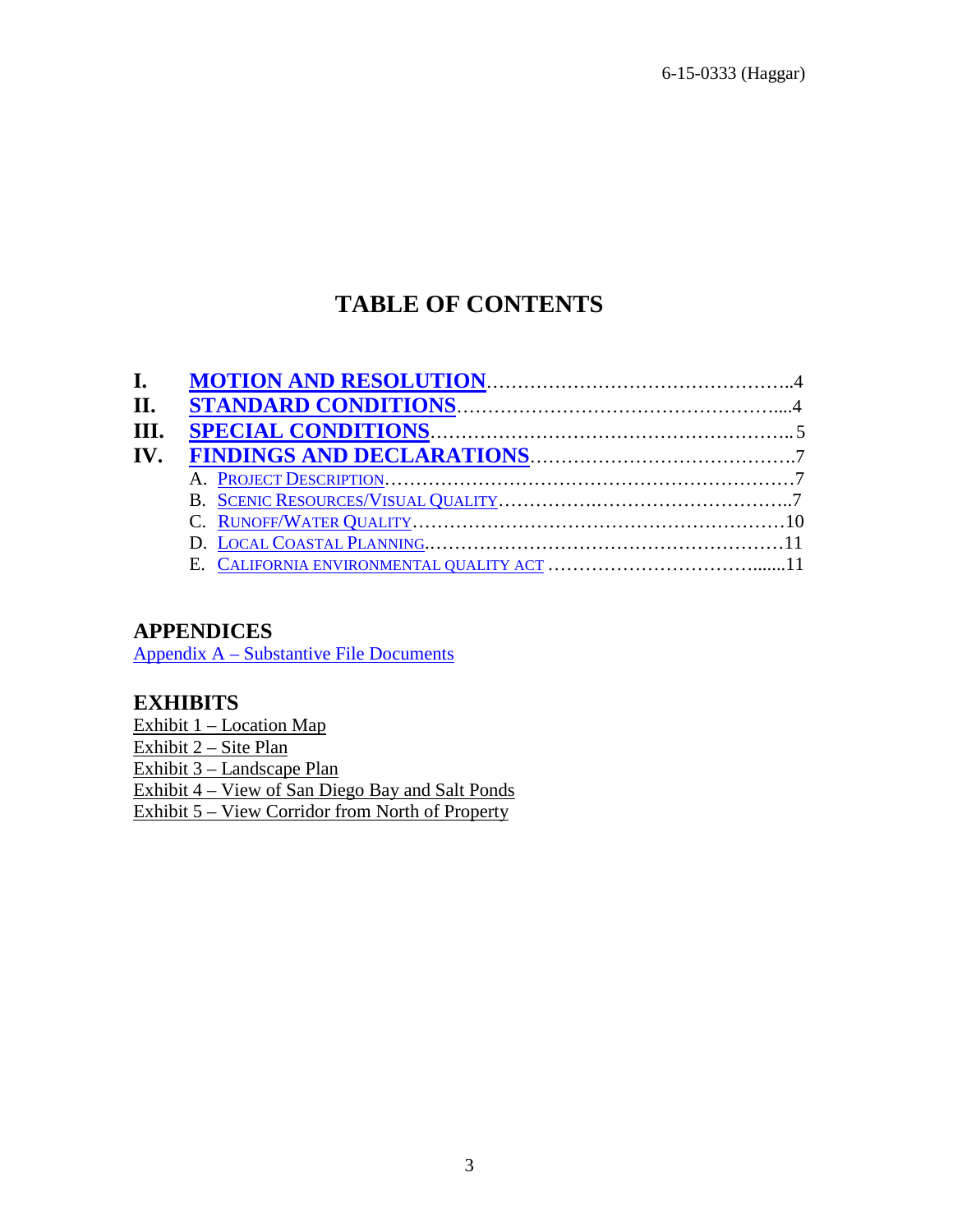## <span id="page-3-0"></span>**I. MOTION AND RESOLUTION**

#### **Motion:**

*I move that the Commission approve Coastal Development Permit Application No. 6-15-0333 subject to the conditions set forth in the staff recommendation.* 

Staff recommends a **YES** vote on the foregoing motion. Passage of this motion will result in conditional approval of the permit and adoption of the following resolution and findings. The motion passes only by affirmative vote of a majority of the Commissioners present.

#### **Resolution:**

*The Commission hereby approves coastal development permit 6-15-0333 and adopts the findings set forth below on grounds that the development as conditioned will be in conformity with the policies of Chapter 3 of the Coastal Act and will not prejudice the ability of the local government having jurisdiction over the area to prepare a Local Coastal Program conforming to the provisions of Chapter 3. Approval of the permit complies with the California Environmental Quality Act because either 1) feasible mitigation measures and/or alternatives have been incorporated to substantially lessen any significant adverse effects of the development on the environment, or 2) there are no further feasible mitigation measures or alternatives that would substantially lessen any significant adverse impacts of the development on the environment.* 

#### <span id="page-3-1"></span>**II. STANDARD CONDITIONS**

This permit is granted subject to the following standard conditions:

- 1. **Notice of Receipt and Acknowledgment**. The permit is not valid and development shall not commence until a copy of the permit, signed by the permittee or authorized agent, acknowledging receipt of the permit and acceptance of the terms and conditions, is returned to the Commission office.
- 2. **Expiration.** If development has not commenced, the permit will expire two years from the date on which the Commission voted on the application. Development shall be pursued in a diligent manner and completed in a reasonable period of time. Application for extension of the permit must be made prior to the expiration date.
- 3. **Interpretation.** Any questions of intent of interpretation of any condition will be resolved by the Executive Director or the Commission.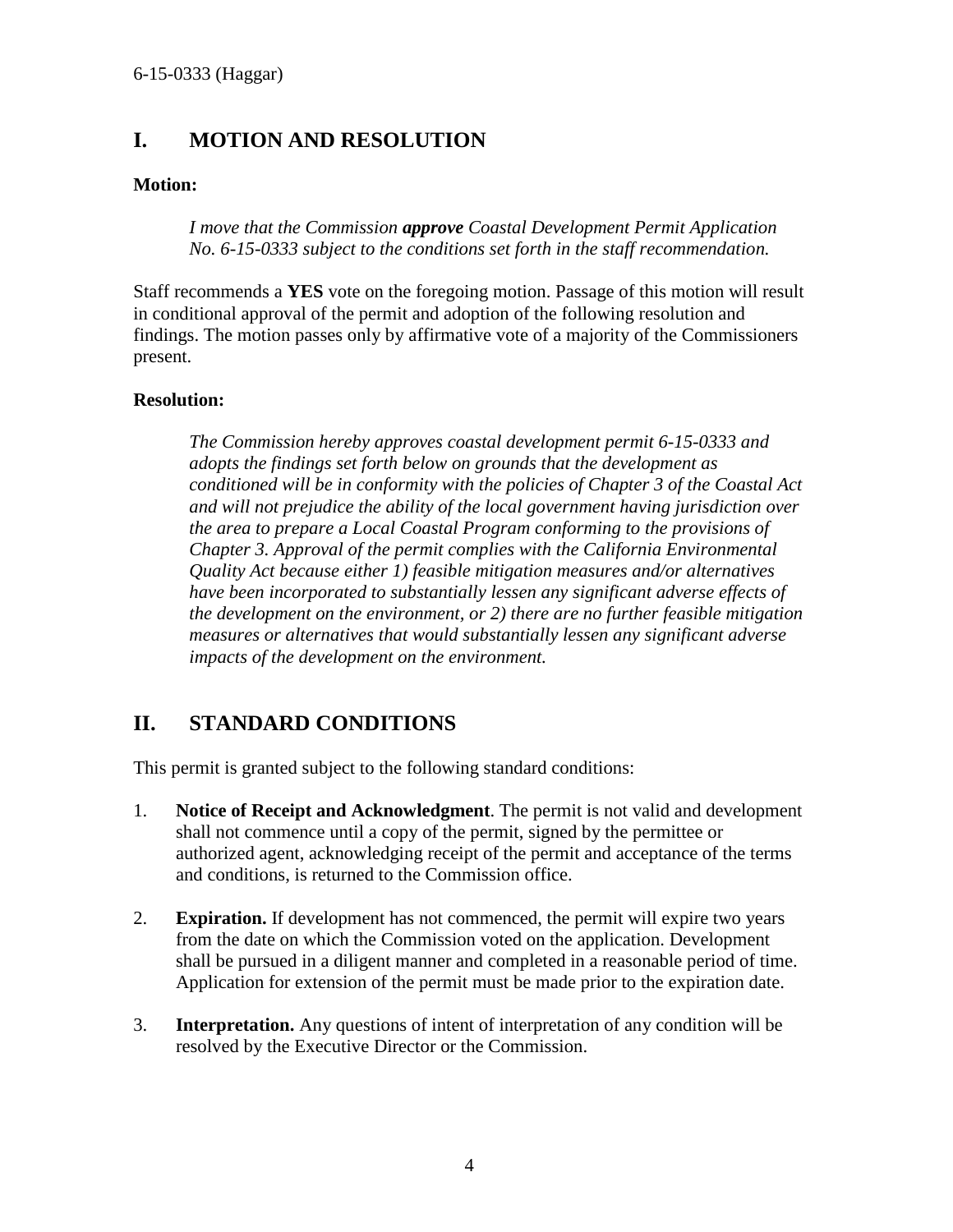- 4. **Assignment.** The permit may be assigned to any qualified person, provided assignee files with the Commission an affidavit accepting all terms and conditions of the permit.
- 5. **Terms and Conditions Run with the Land.** These terms and conditions shall be perpetual, and it is the intention of the Commission and the permittee to bind all future owners and possessors of the subject property to the terms and conditions.

## <span id="page-4-2"></span>**III. SPECIAL CONDITIONS**

This permit is granted subject to the following special conditions:

#### <span id="page-4-0"></span>1. **Final Plans.**

**PRIOR TO ISSUANCE OF THE COASTAL DEVELOPMENT PERMIT**, the applicant shall submit for review and written approval by the Executive Director, final plans approved by the City of Chula Vista that are in substantial conformance with the plans received by Gary Engineering on April 20, 2015.

The applicant shall undertake development in accordance with the approved plans. Any proposed changes to the approved plans shall be reported to the Executive Director. No changes to the plans shall occur without a Coastal Commission approved amendment to this coastal development permit unless the Executive Director determines that no amendment is legally required.

#### <span id="page-4-1"></span>2. **Final Revised Landscape Plans.**

**PRIOR TO THE ISSUANCE OF THE COASTAL DEVELOPMENT PERMIT**, the applicant shall submit to the Executive Director for review and written approval, final landscaping plans approved by the City of Chula Vista. The plans shall be in substantial conformance with the landscape plans received on April 20, 2015, to reflect the following:

- a. A view corridor on the northern portion of the lot as shown on Exhibit 5 attached to this permit shall be preserved. All proposed landscaping in the view corridor shall be maintained at a height of five feet or lower to preserve views from the street toward the bay. In addition, all landscape materials within the identified view corridor shall be species with a growth potential not expected to exceed five feet at maturity.
- b. All landscaping shall be (1) drought-tolerant and native or (2) non-invasive plant species. No plant species listed as problematic or invasive by the California Native Plant Society, the California Exotic Pest Plant Council, or as may be identified from time to time by the State of California shall be employed or allowed to naturalize or persist on the site. No plant species listed as 'noxious weed' by the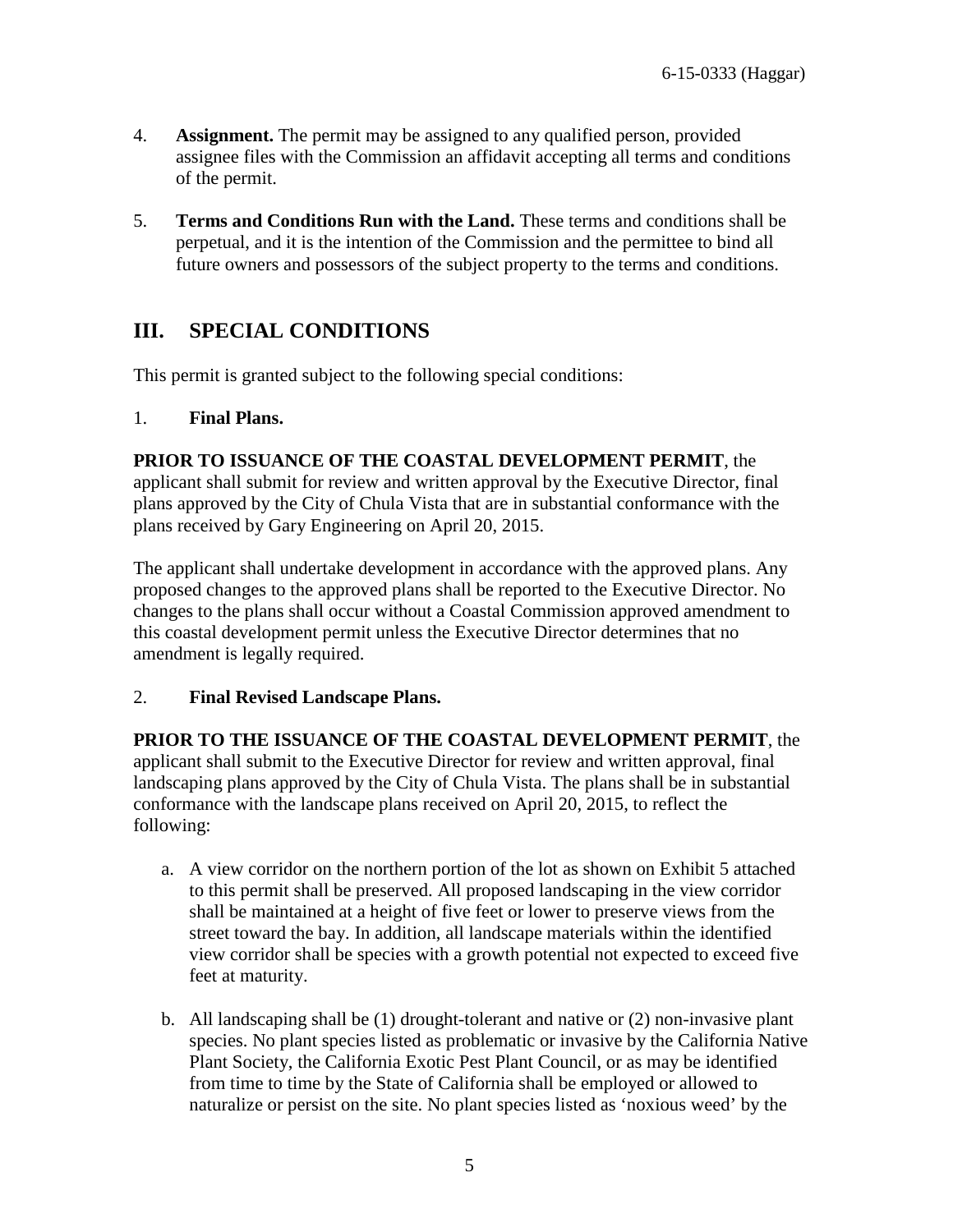State of California or the U.S. Federal Government shall be utilized within the property.

- c. A written commitment by the applicant that five years from the date of the issuance of the coastal development permit for the commercial project, the applicant will submit for the review and written approval of the Executive Director, a landscape monitoring report, prepared by a licensed Landscape Architect or qualified Resource Specialist, that certifies whether the on-site landscaping is in conformance with the landscape plan approved pursuant to this Special Condition. The monitoring report shall include photographic documentation of plant species and plant coverage.
- d. If using potable water for irrigation, only drip or micro spray irrigation systems may be used.

The applicant shall undertake the development in accordance with the approved landscape plans. Any proposed changes to the approved plans shall be reported to the Executive Director. No changes to the plans shall occur without a Commission-approved amendment to the permit unless the Executive Director determines that no such amendment is legally required.

#### <span id="page-5-0"></span>3. **Future Development Restriction.**

This permit is only for the development described in coastal development permit (CDP) #6-15-0333. Except as provided in Public Resources Code section 30610 and applicable regulations, any future development as defined in PRC section 30106, including, but not limited to, a change in the density or intensity of use land, shall require an amendment to CDP #6-15-0333 from the California Coastal Commission or shall require an additional coastal development permit from the California Coastal Commission or from the applicable certified local government.

#### <span id="page-5-1"></span>4. **Hydrology and Water Quality Mitigation and Monitoring Requirements.**

The applicant shall comply with and implement all of the conditions, recommendations, and project features included in the Mitigated Negative Declaration dated February 14, 2011, approved by the City of Chula Vista.

The applicant shall undertake the development in accordance with the approved plans. Any proposed changes to the approved plans shall be reported to the Executive Director. No changes to the plans shall occur without a Coastal Commission approved amendment to this coastal development permit unless the Executive Director determines that no amendment is legally required.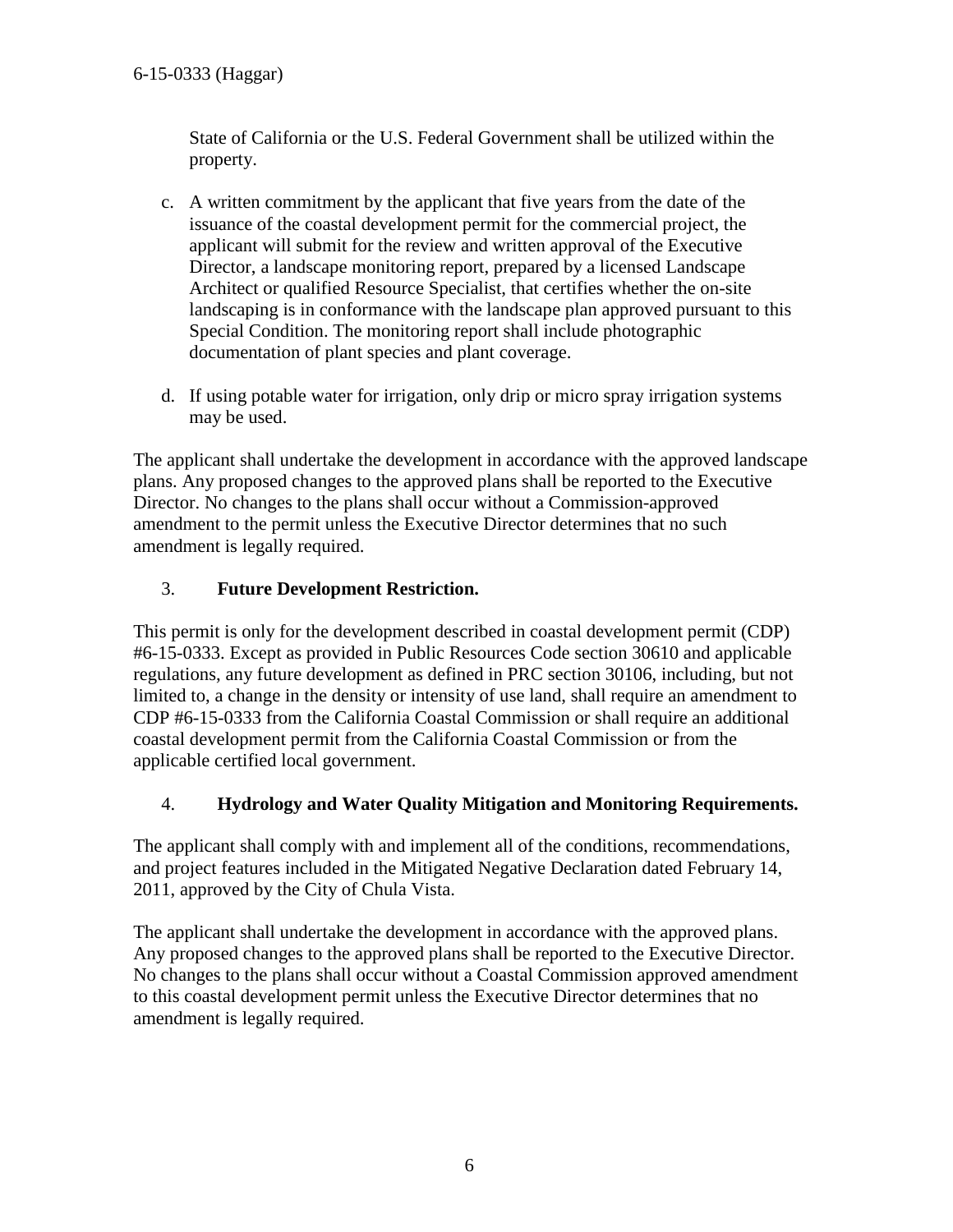## <span id="page-6-0"></span>**IV. FINDINGS AND DECLARATIONS**

#### <span id="page-6-1"></span>**A. PROJECT DESCRIPTION**

This development was previously approved under CDP #6-11-060, in accordance with staff's recommendation, on November 4, 2011. A one-year extension (CDP #6-11-060- E1) to this permit was granted in November 2013, but the permit subsequently expired on November 4, 2014.

The proposed project is for the same development that was previously approved by the Commission and the applicant has revised the project's design to conform with the Commission's prior conditions of approval. The application involves the construction of a new 4,435 square foot canopy, 6-island gas station, with 1,000 square foot car wash, and a 4,000 square foot food mart and restaurant building on a 43,201 square foot vacant lot. The subject site is located on the south side of Palomar Street, north of Stella Street, adjacent to the southbound on-ramp to Interstate 5 (west of Interstate 5), in the City of Chula Vista. The main building on the site would be a 4,000 square foot food mart and restaurant that will be up to 20 ft. in height, with a 1,000 square foot car wash adjacent to this structure. The six gas pumps would be covered by a 20-foot high, 4,435 square foot canopy. Additionally, the project is proposing a single 8-foot high monument sign at the northwest corner of the property near the entrance from Palomar Street; and 11 eleven wall signs (including 2 on the north and east facades of the canopy, to identify the gas station). Access to the site would be from Palomar Street.

The subject site is within the boundaries of the City of Chula Vista as a result of the Montgomery Annexation, but is not part of the City's certified LCP. It is assumed that the City's certified LCP will eventually be amended to include this area; however, Chapter 3 of the Coastal Act is the standard of review at this time.

#### <span id="page-6-2"></span>**B. SCENIC RESOURCES/VISUAL QUALITY**

Section 30251 of the Coastal Act states:

 *The scenic and visual qualities of coastal areas shall be considered and protected as a resource of public importance. Permitted development shall be sited and designed to protect views to and along the ocean and scenic coastal areas, to minimize the alteration of natural land forms, to be visually compatible with the character of surrounding areas,…* 

The subject vacant lot is located at the southwest corner of the on-ramp to Interstate 5 (I-5) and Palomar Street. The subject site is located well above freeway elevation, and development on the site will not be visible from the freeway. The Palomar Street bridge crossing over I-5 (just northeast of the site) is a high point in the vicinity; west of I-5, the terrain slopes down to San Diego Bay. Looking west from the Palomar Street bridge overcrossing and the intersection with the southbound I-5 off-ramp and the northbound I-5 on-ramp, there are existing brief but expansive views across the northern portion of the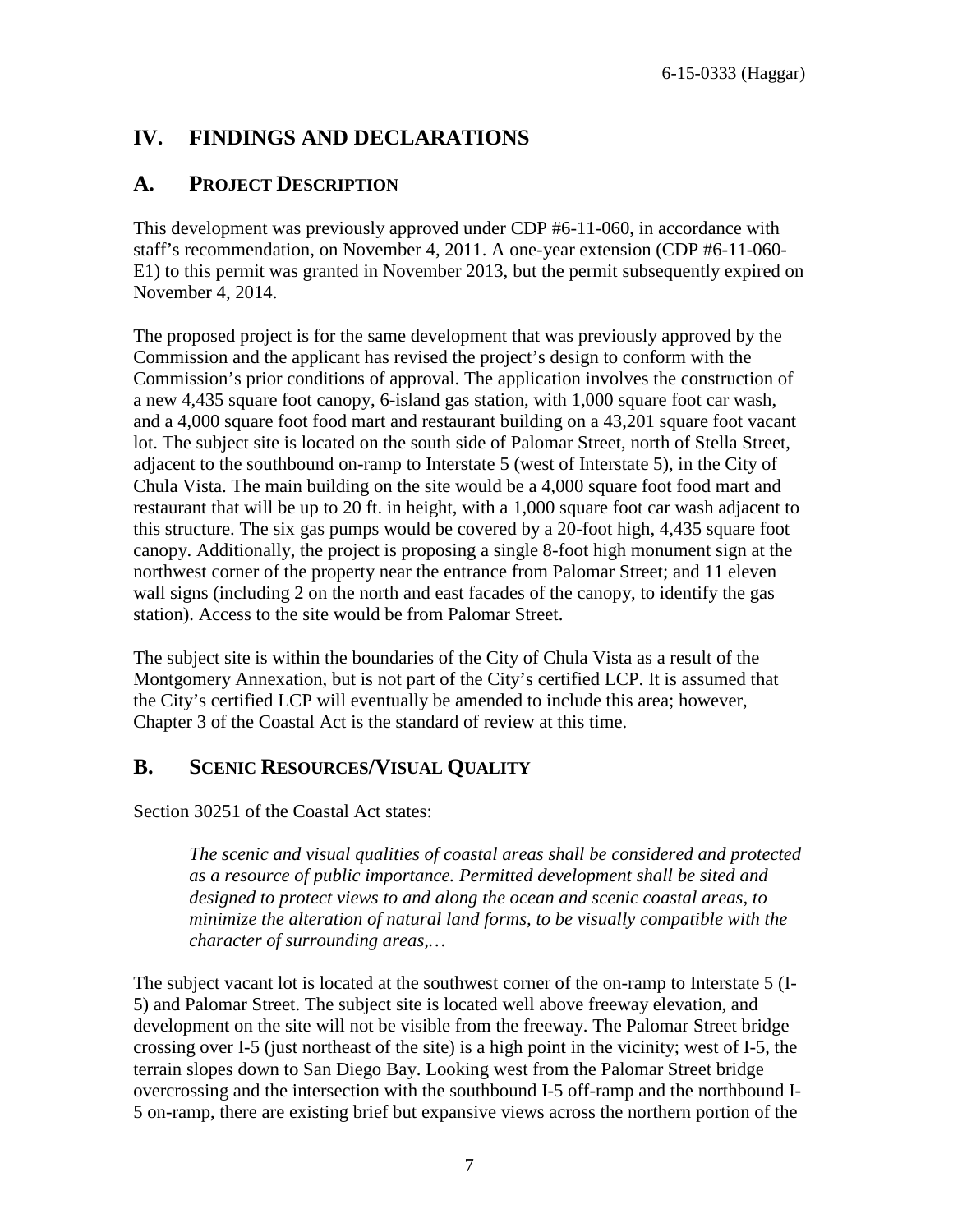subject site of the bay and the salt ponds of the South Bay Western Salt Works (see [Exhibit 4\)](#page-16-0).

#### **Direct View Blockage**

The proposed development consists of a 20-foot high building located on the southern portion of the lot, and 6 gas station bays covered by a 20-foot high canopy on the northern portion of the lot. The development will obstruct some of the existing bay views across the site, and block views of the historic Western Salt Works building and adjacent salt "mountains." However, any development that would occur on this site would likely block some views. The existing bay views are primarily across the northern portion of the site, and the development has been designed so that the bulk of the structures are located on the southern portion of the lot. Some unobstructed bay views will still exist across the northernmost portion of the site, and some views towards the bay will also remain under the proposed 20-foot high gas station canopy.

Thus, as proposed, the siting of the development minimizes direct encroachment on bay views to the extent feasible. **Special Condition No. 2** identifies a view corridor and requires final landscape plans to include only vegetation that is not expected to exceed 5 feet in height at maturity within the view corridor identified on [Exhibit 5,](#page-17-0) and for this vegetation to be maintained at a height of no more than 5 feet. This restriction will protect and preserve views across the site from the sidewalk and public streets. The condition also prohibits the use of any invasive plant species. **Special Condition No. 3** notifies the applicant that this permit is only for the proposed gas station/car wash/restaurant building; future development on the site that is not exempt from permit requirements will require review by the Commission for impacts to coastal resources, including impacts to views.

#### **Bulk, Scale, and Community Character**

The original project proposal (CDP #6-11-060) included a 40-foot high tower component on the proposed main building. However, in accordance with the adopted conditions on that prior permit, this architectural element has been removed from the subject proposal. Consequently, no element of the proposed project will extend beyond 20 feet in height, which will be in conformance with most of the existing development in the area, which is low-scale, and typically one or two stories in height.

The subject site is again located between Interstate 5 and the salt ponds in an area that is currently characterized by a mix of residential, commercial, and industrial uses, with a number of vacant lots. According to the City, the neighborhood has changed over time due to the construction of I-5 from a predominately residential neighborhood with a few businesses, to a transitional area of mixed commercial, industrial, and older single-family residential uses. It is planned for mixed commercial uses in the City's General Plan; however, the area has never been incorporated into the City's LCP. The area south of Palomar Street is part of the Montgomery Area, a formerly unincorporated community of San Diego County that the City annexed in 1985.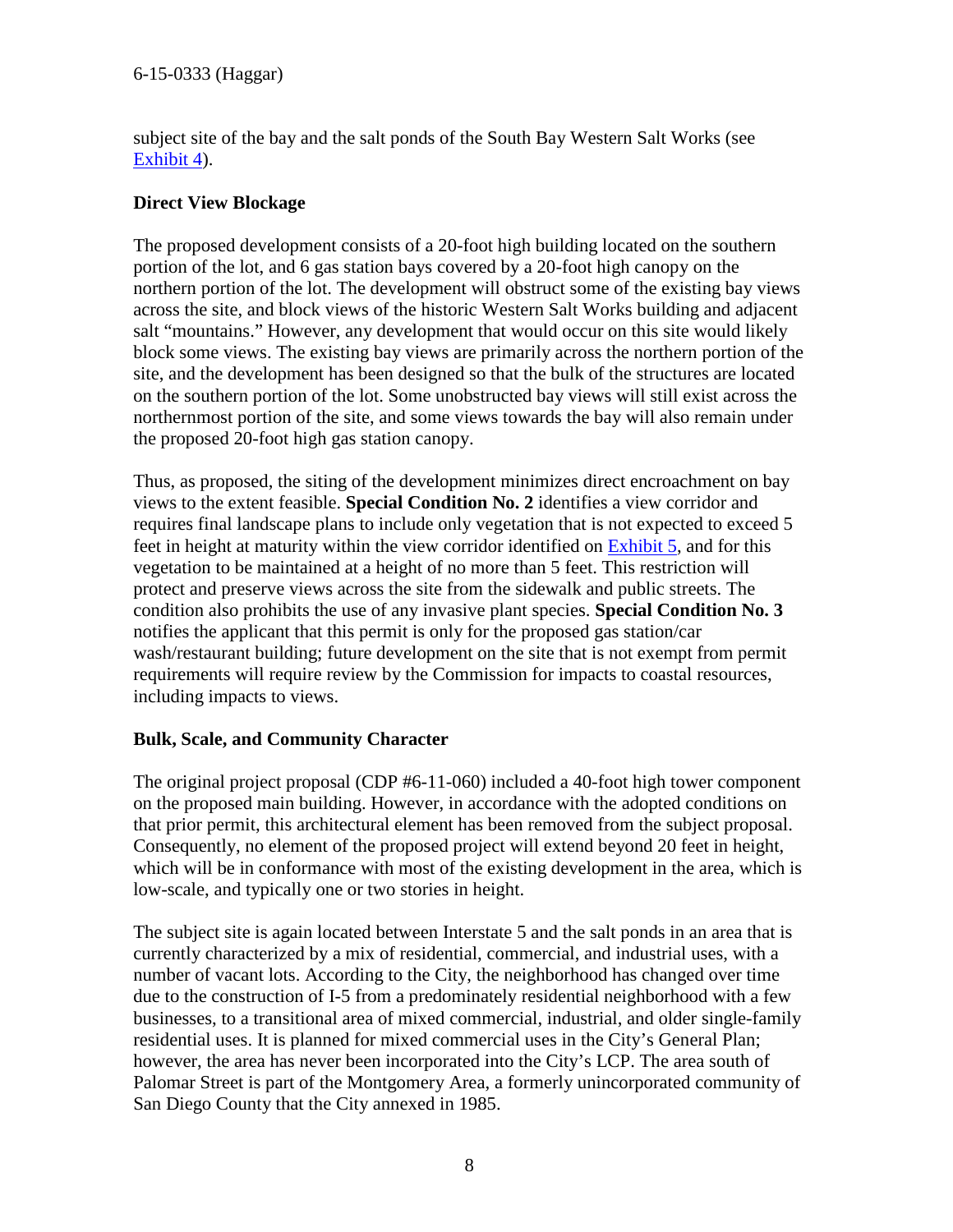Most of the existing development in the area south of Palomar Street, west of I-5, is lowscale, one or two stories in height. North of Palomar Street is within the City's permit jurisdiction, and the existing LCP allows for heights up to 44 feet. However, while the existing LCP might allow taller structures, the area is largely developed with newer warehouse/retail buildings approximately 20 feet in height. Thus, the existing pattern of development for this bayfront region is lower scale.

The area south of Palomar Street appears to be ripe for redevelopment, with many older buildings and vacant lots. The subject site is one of the first sites to be developed in many years, and the development on this site could establish the pattern for future redevelopment of the region. Given the prime location between I-5 and the Bay, the existing bay views in the region, and the existing pattern of development, the Commission finds that the appropriate scale of development on the subject site and the surrounding area is lower-profile structures that preserve open sky and water views.

If it is the City's intention to allow exceptions to the general pattern of low-profile structures for various architectural features in the future, then it should develop land use plan policies for certification by the Commission that establish guidelines and parameters for view preservation, bulk and scale, and community character, that describe when, where, and what variations from typical height requirements may be permitted. In the absence of these constraints and considerations, the Commission found the originally proposed 40 ft. high tower element would set an adverse precedent for redevelopment of this area and required the tower feature to be deleted. The applicant's redesign in the current resubmittal preserves the public bay views, conforms to the scale of surrounding development and thus establishes an appropriate precedent for other proposals. An additional concern with the original proposal was a 45-foot high freeway-oriented pole sign. However, this has also been removed from the subject application to comply with the Commission's previous action.

**Special Condition No. 1** requires the final plans to be in substantial conformance with the plans submitted to Commission staff on April 20, 2015. Said plans limit all onsite structures to a maximum height of 20 feet. Therefore, the bulk and scale of the development (including signage) would be limited and low-profile; some views across the site to the historic Salt Works structure would be protected, consistent with the visual protection and preservation policies of the Coastal Act.

In summary, the proposed development would infringe on existing bay water views across the site, but the structures on the site have been sited in a manner such that direct view blockage is minimized. The currently proposed structures have been redesigned to not exceed 20 ft. in height and this conforms with the surrounding low scale pattern of development. No freestanding pole sign is now being requested. Therefore, as conditioned, the proposed development will not result in any adverse impacts to coastal scenic/visual resources and can be found consistent with Section 30251 of the Coastal Act.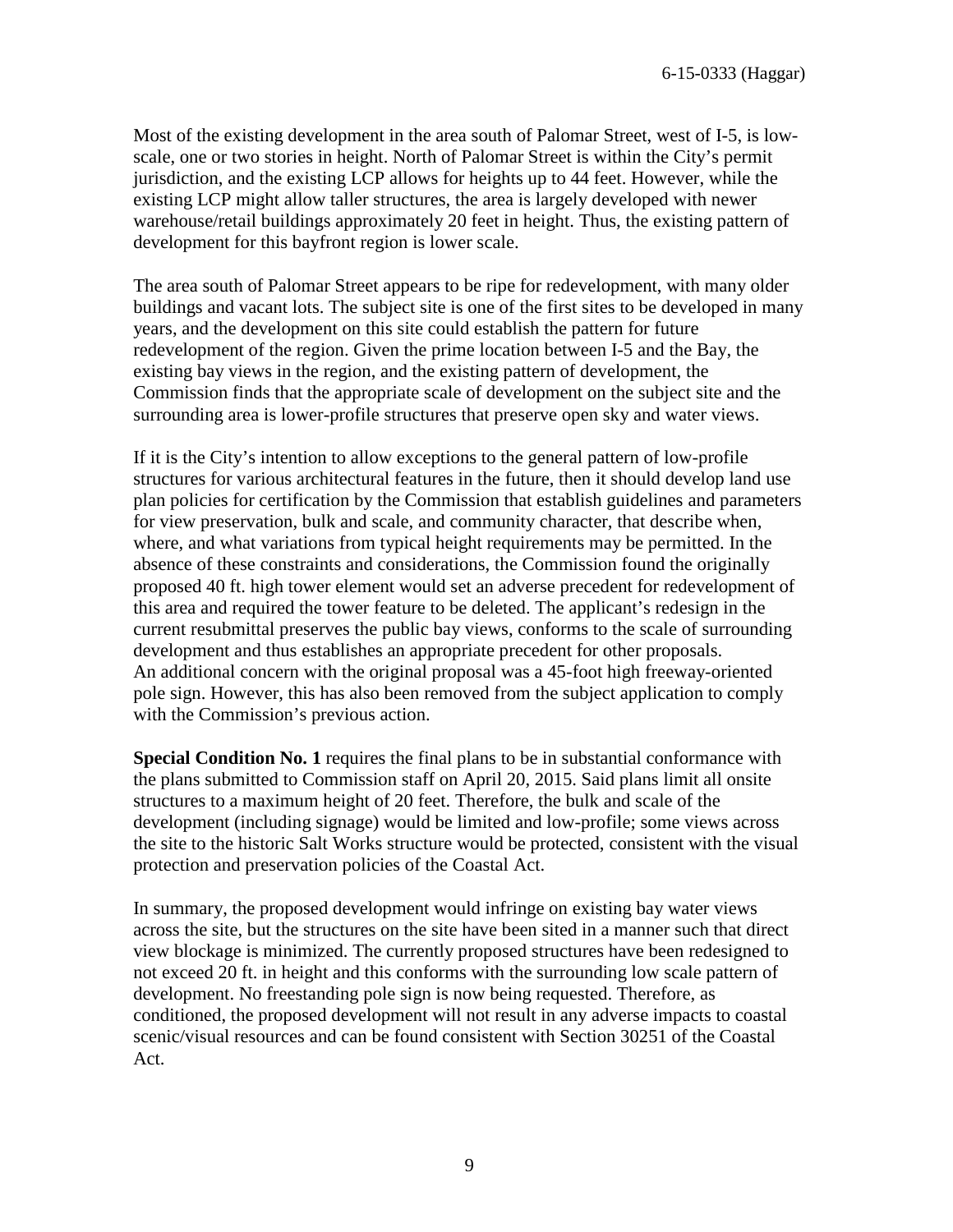#### <span id="page-9-0"></span>**C. RUNOFF/WATER QUALITY**

Section 30231 of the Coastal Act states:

*The biological productivity and the quality of coastal waters, streams, wetlands, estuaries, and lakes appropriate to maintain optimum populations of marine organisms and for the protection of human health shall be maintained and, where feasible, restored through, among other means, minimizing adverse effects of waste water discharges and entrainment, controlling runoff, preventing depletion of ground water supplies and substantial interference with surface water flow, encouraging waste water reclamation, maintaining natural vegetation buffer areas that protect riparian habitats, and minimizing alteration of natural streams.* 

Runoff from service stations often contains oil and other hydrocarbons. If left unfiltered or untreated, these discharges cause problems to downstream coastal resources, and the regulation and treatment of this run-off is necessary to ensure the biological productivity and quality of coastal waters. Three features of the subject development have the potential to adversely affect off-site water quality: (1) the proposed car wash, (2) the refueling areas, and (3) the parking lot drainage. In order to assess potential hydrology and water quality impacts, a Hydrology Study and Water Quality Technical Report were prepared and submitted for the project. As proposed, the carwash will be equipped with a reclaimed water system and a clarifier that will recycle 90% of the water used for the carwash. The remaining 10% of the water will evaporate or be drained to the sewer system. The subject property is a vacant lot located adjacent to a mix of residential, commercial and industrial uses, with sufficient infrastructure (including existing connectivity to the City's sewer line and public streets, the local water supply and electrical grid) to accommodate the proposed infill development. Therefore, the proposed project is located in an area with adequate public services and will not have an adverse effect on coastal resources, in accordance with Section 30250 of the Coastal Act.

The east portion of the parking lot and building areas will drain through the site's landscaping into a proposed bio-retention facility on the southern edge of the site. The western portion of the parking lot will drain into a vegetated swale and catch basin/filter insert within a landscape planter area on the west side of the site that will treat the runoff water. The project also includes source-control BMPs that will reduce the amount of water pollutants entering the runoff downstream, including integrated pest management, efficient landscape irrigation, sealed trash enclosures, a separate drainage system to handle trash enclosure runoff, stenciling of notices on curbs and drains to discourage illegal dumping, and regular maintenance of the site including sweeping and trash pickup of the parking lot. The fuel dispensing area will be covered with an overhanging canopy. A BMP Maintenance agreement will also be required by the City of Chula Vista. Final grading plans must comply with the provisions of the State Water Resources Control Board National Pollutant Discharge Elimination System General Permit and Municipal Permits, including development and implementation of a Storm Water Pollution Prevention Plan and a Monitoring Program Plan. The Commission's water quality staff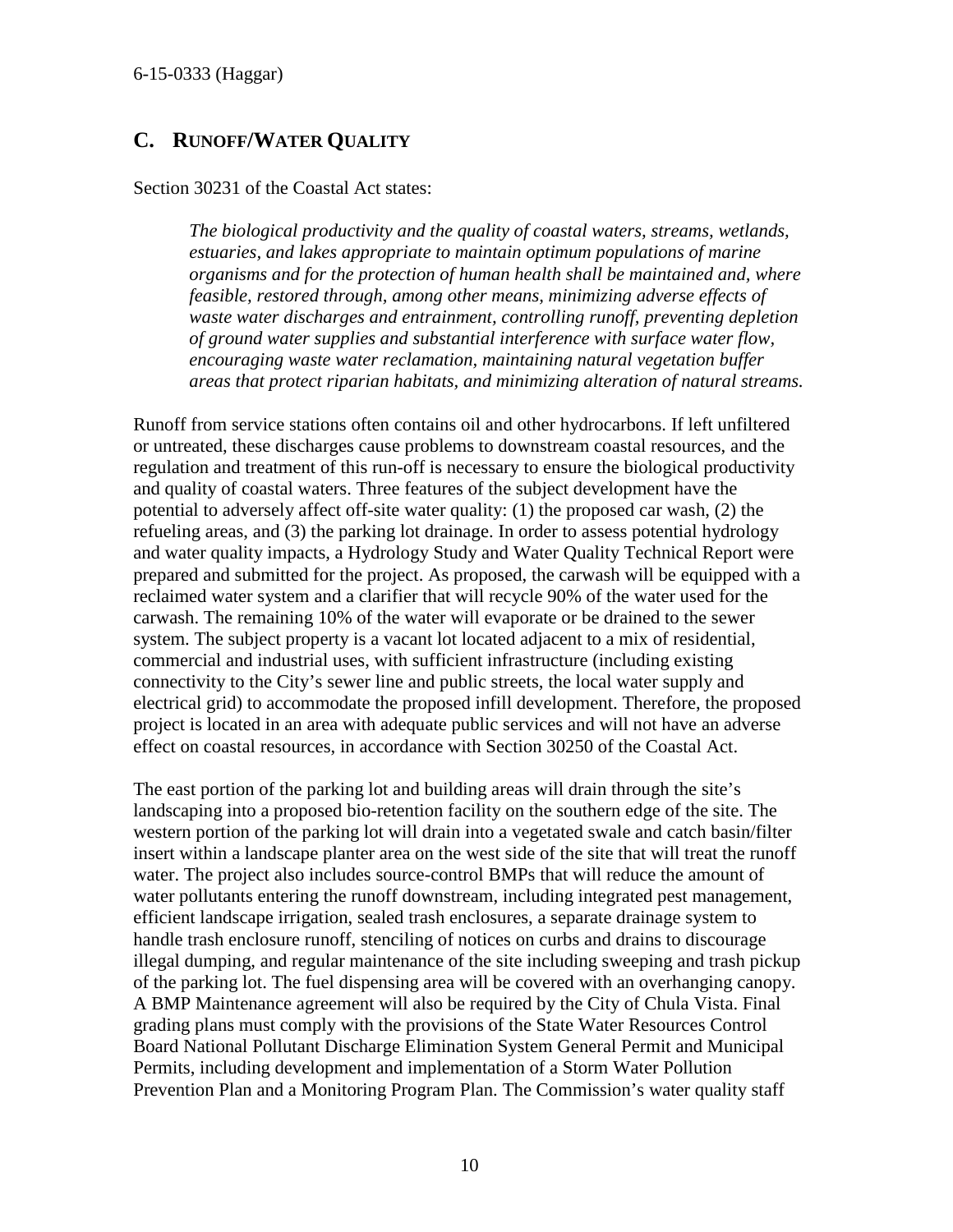has found that the regulations of the municipal and industrial stormwater permits are adequate to protection coastal resources.

**Special Condition No. 4** requires adherence to all of the requirements and recommendations of the mitigated negative declaration approved by the City. As conditioned, BMP's will be incorporated into the development proposal, and with these conditions, the Commission is assured that all runoff and drainage generated by the proposed development is treated to the maximum extent feasible. Therefore, the proposed development is not expected to result in adverse impacts to the biological productivity or quality of coastal waters, consistent with Section 30231.

## <span id="page-10-0"></span>**D. LOCAL COASTAL PLANNING**

Section 30604(a) also requires that a coastal development permit shall be issued only if the Commission finds that the permitted development will not prejudice the ability of the local government to prepare a Local Coastal Program (LCP) in conformity with the provisions of Chapter 3 of the Coastal Act. In this case, such a finding can be made.

The subject site is located within the City of Chula Vista, which has a certified Local Coastal Program. The site was previously within the County of San Diego's County Islands but is now within the boundaries of the City of Chula Vista as a result of the Montgomery Annexation. However, it has never been incorporated into the City's LCP. It is assumed that eventually the City's certified LCP will be amended to include this area. Until that time, Chapter 3 of the Coastal Act is the standard of review. As conditioned, the proposed development is consistent with Chapter 3 of the Coastal Act. Approval of the project, as conditioned, will not prejudice the ability of the City of Chula Vista to develop a certifiable LCP for this area.

### <span id="page-10-1"></span>**E. CALIFORNIA ENVIRONMENTAL QUALITY ACT**

Section 13096 of the Commission's Code of Regulations requires Commission approval of Coastal Development Permits to be supported by a finding showing the permit, as conditioned, to be consistent with any applicable requirements of the California Environmental Quality Act (CEQA). Section 21080.5(d)(2)(A) of CEQA prohibits a proposed development from being approved if there are feasible alternatives or feasible mitigation measures available which would substantially lessen any significant adverse effect which the activity may have on the environment.

The proposed project has been conditioned in order to be found consistent with the Chapter 3 policies of the Coastal Act. Mitigation measures, including the applicant's redesign to lower the height of the proposed development, delete the previously requested freestanding pole sign and preserve the view corridor across the northern portion of the site will minimize all adverse environmental impacts. In addition, conditions on landscaping controls and water quality treatment will provide suitable mitigation. As conditioned, there are no feasible alternatives or feasible mitigation measures available which would substantially lessen any significant adverse impact which the activity may have on the environment. Therefore, the Commission finds that the proposed project is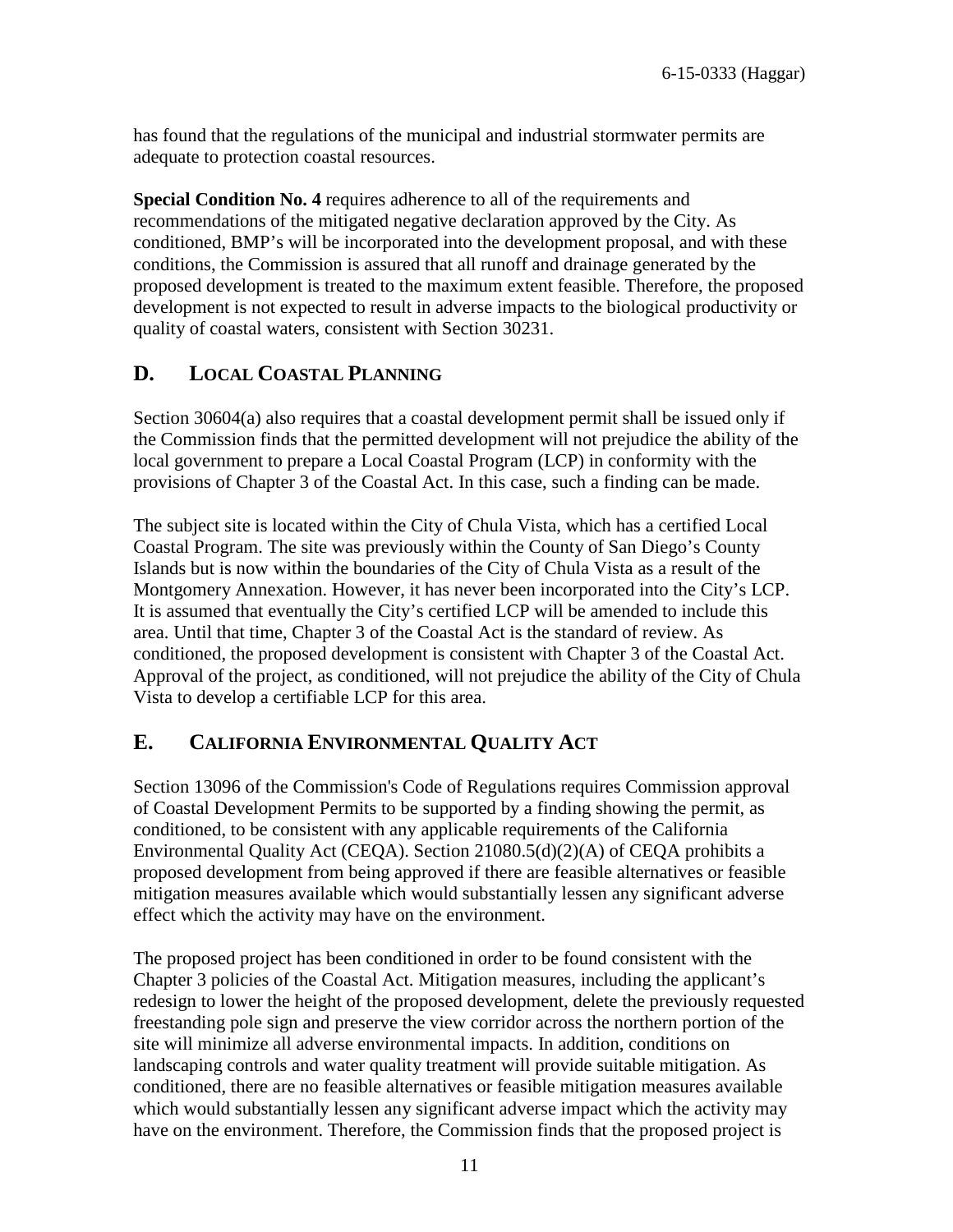6-15-0333 (Haggar)

the least environmentally-damaging feasible alternative and can be found consistent with the requirements of the Coastal Act to conform to CEQA.

<span id="page-11-0"></span>(G:\Reports\2015\6-15-0333 Haggar Gas Station.docx)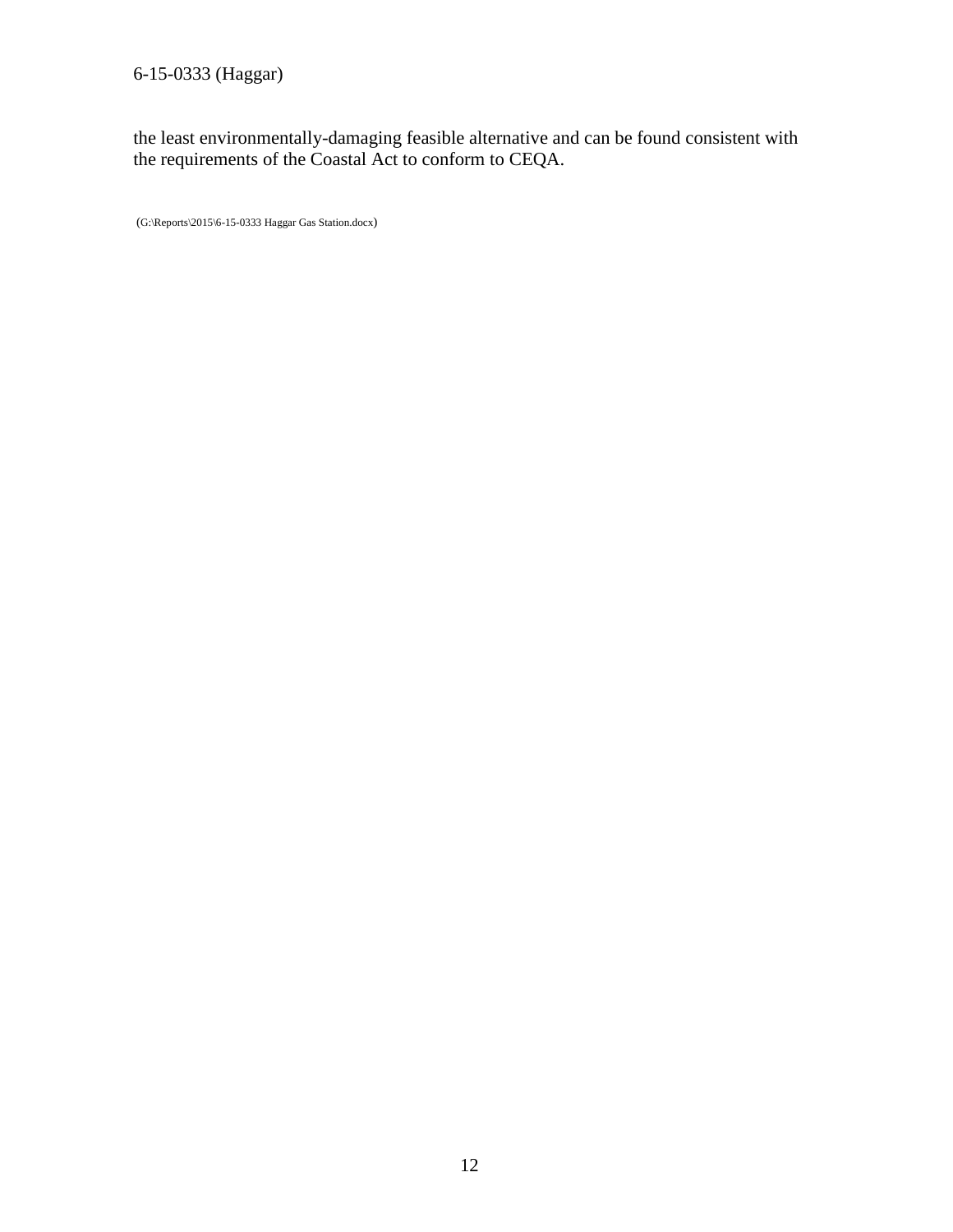#### **APPENDIX A SUBSTANTIVE FILE DOCUMENTS**

- City of Chula Vista General Plan and Zoning Ordinance
- Certified County Islands Local Coastal Program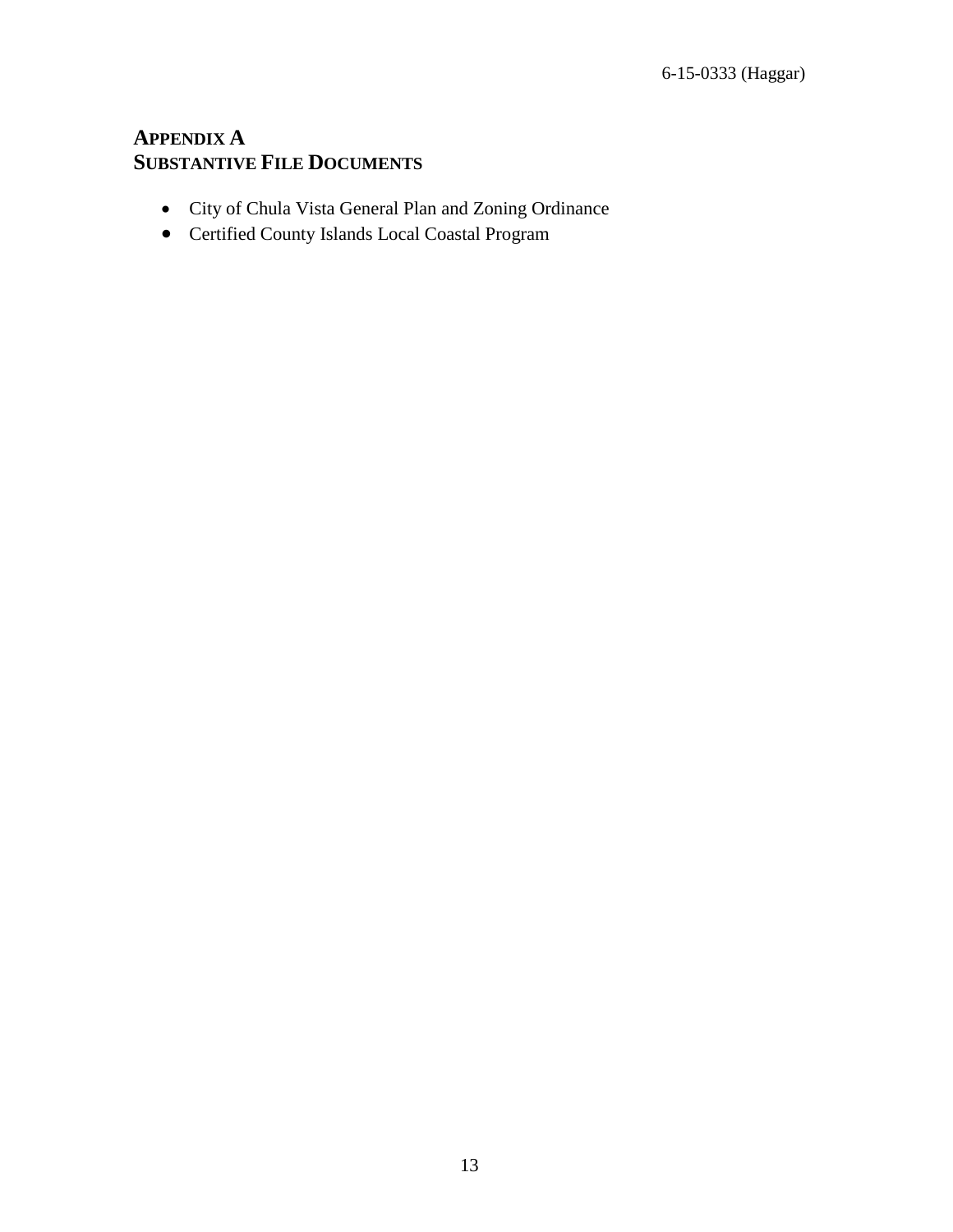



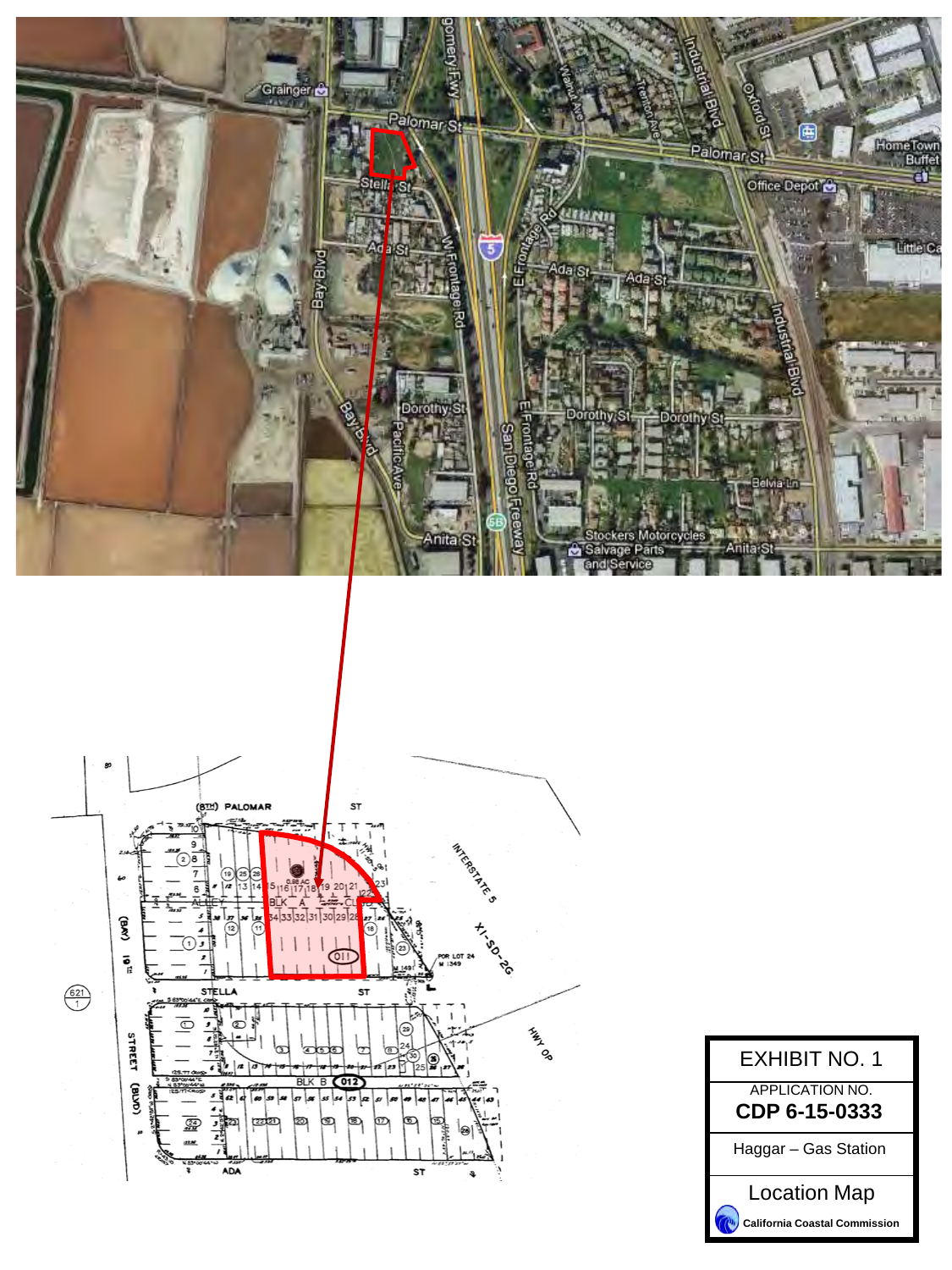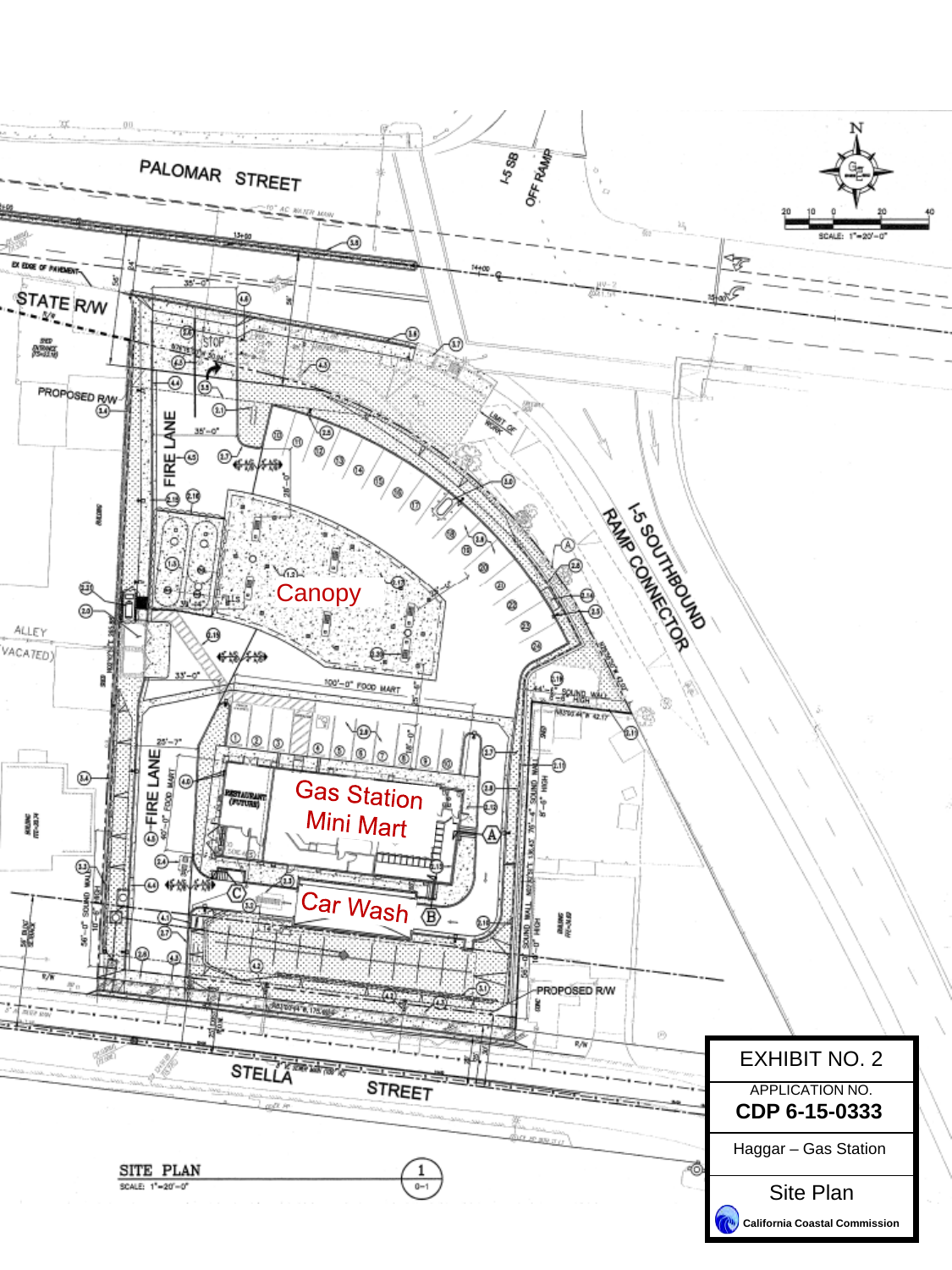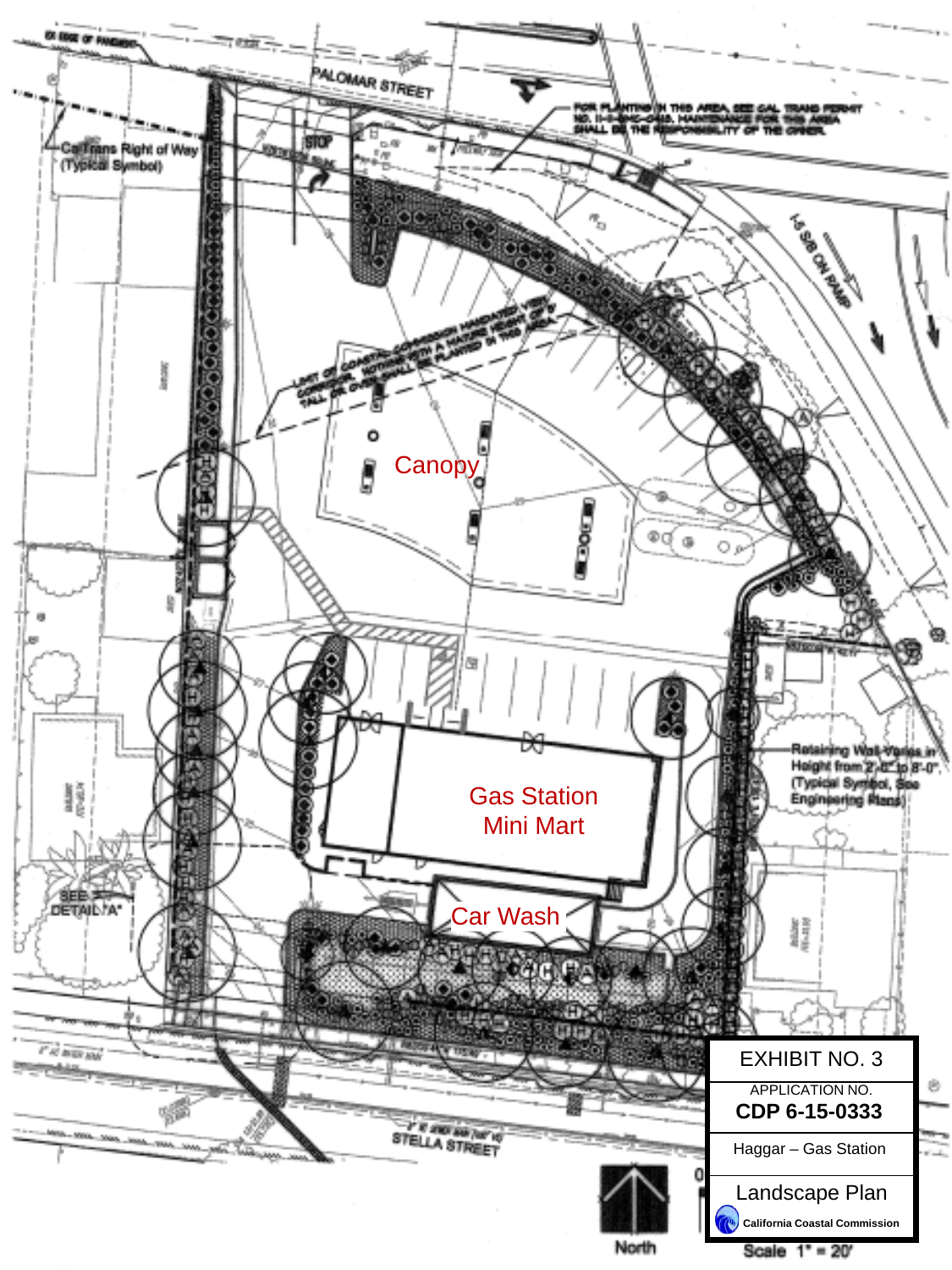<span id="page-16-0"></span>

View of San Diego Bay from Palomar Street View of San Diego Bay from Palomar Street<br>Intersection with Northbound I-5 On-Ramp Intersection with Northbound I-5 On-Ramp